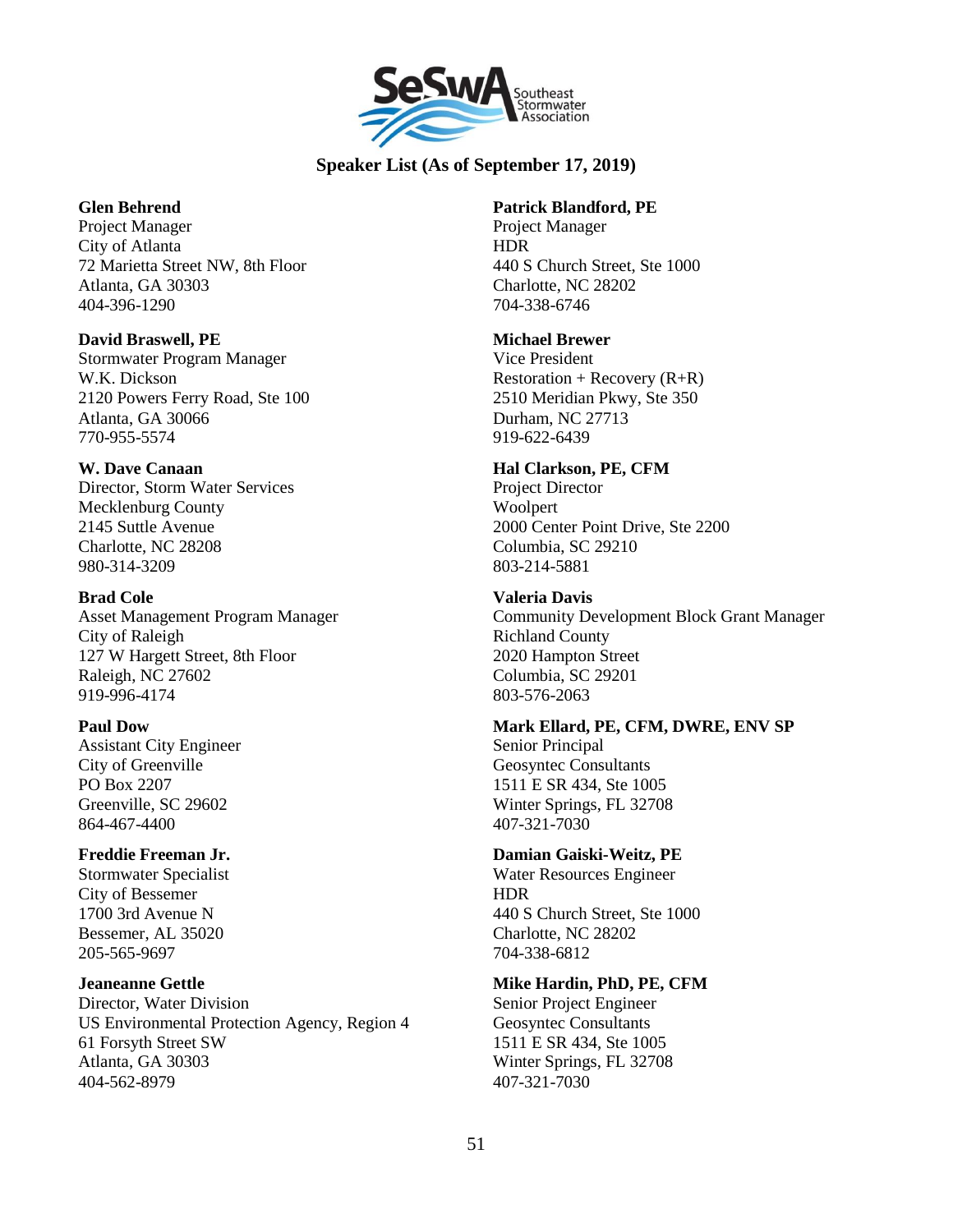

# **Speaker List (As of September 17, 2019)**

### **Jason Hunt, PE**

Water Quality Planner Charlotte-Mecklenburg Storm Water Services 600 E 4th Street Charlotte, NC 28202 704-432-5572

### **Katie Beth Jennings, CPESC, CFM**

Environmental Services Manager Columbia County PO Box 498 Evans, GA 30809 706-447-6700

### **Poonam Kalkat**

Director of Public Utilities City of West Palm Beach 401 Clematis Street, 4th Floor West Palm Beach, FL 33401 561-822-2284

# **Dave Mason, PE, DWRE, PMP**

Principal Water Resources Manager CDM Smith Parkview Towers, 210 25th Avenue N, Ste 1102 Nashville, TN 37203 615-340-6516

# **Mounir Minkara, PhD, PE, CPSWQ**

Water Quality Manager City of Chattanooga 1250 Market Street, Ste 111 Chattanooga, TN 37402 423-643-5867

# **Nell Orscheln**

Utilities Communication Coordinator Columbia Water 1401 Main Street Columbia, SC 29201 803-545-0466

# **Emily Remmel**

Director of Regulatory Affairs National Association of Clean Water Agencies 1130 Connecticut Avenue NW, Ste 1050 Washington, DC 20036 202-533-1839

# **Mohammad Jazil**

Attorney Hopping Green & Sams 119 S Monroe Street, Ste 300 Tallahassee, FL 32301 850-222-7500

# **Rachel Jones, PE, CFM**

Engineer V Gwinnett County 684 Winder Hwy Lawrenceville, GA 30045 678-376-6764

# **John Kiefer, PhD**

Principle Engineer – Water Resources Wood Environmental and Infrastructure Solutions 2000 E Edgewood Drive, Ste 215 Lakeland, FL 33803 863-944-6987

# **Craig Miller**

NPDES Program Supervisor Charlotte-Mecklenburg Storm Water Services 600 E 4th Street Charlotte, NC 28202 704-336-7604

# **Kristen O'Reilly**

Water Quality Program Specialist City of Charlotte 600 E 4th Street Charlotte, NC 28277 704-517-0814

# **Noah Parsons, PE**

Stormwater Compliance Specialist City of Wilson 1800 Herring Avenue E Wilson, NC 27893 252-296-3305

# **Ed Singer, PE, MIAM**

General Manager - North America Assetic 5400 Carillon Point, Ste 454A Kirkland, WA 98033 804-380-3079